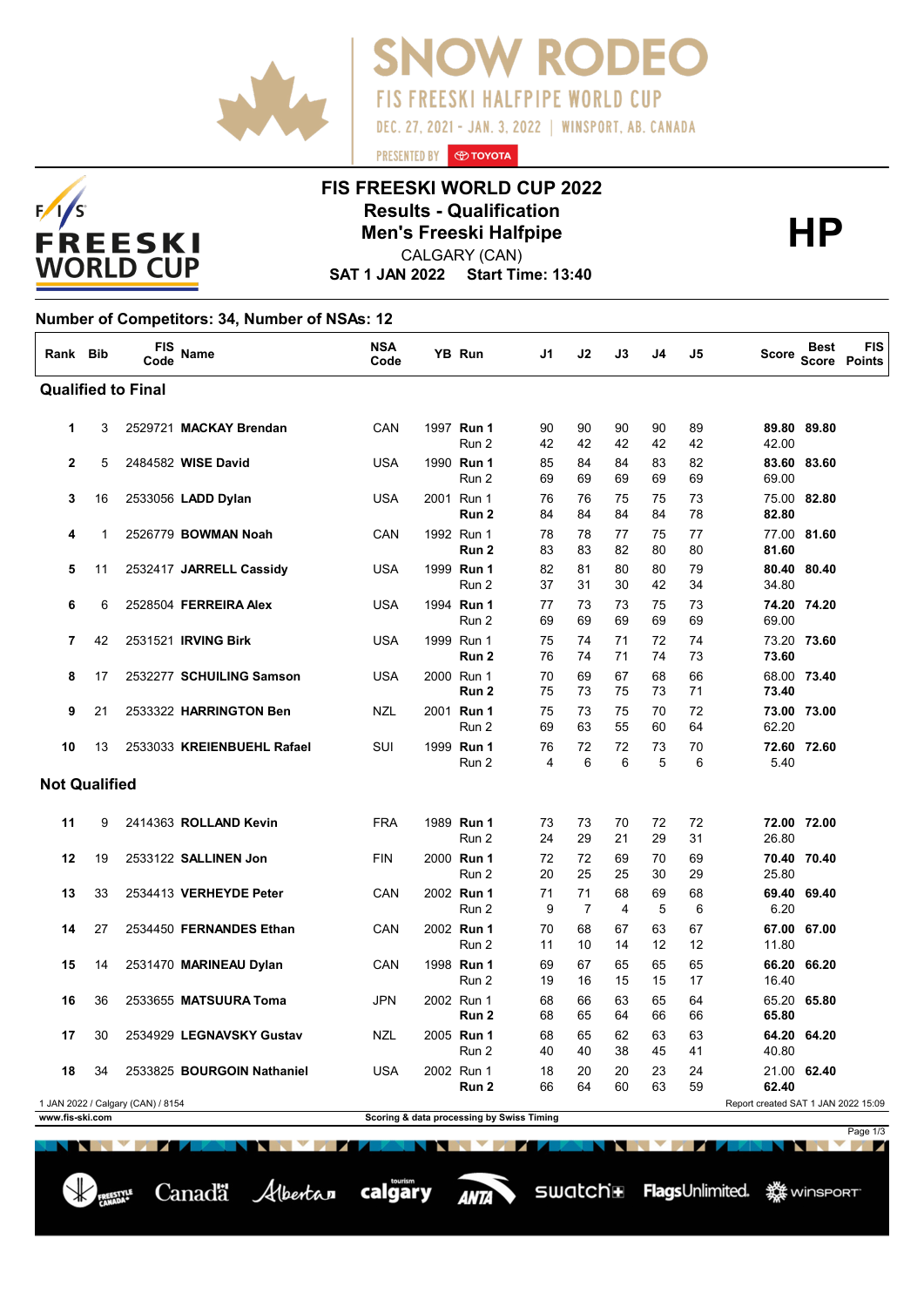



# **FIS FREESKI WORLD CUP 2022 Results - Qualification<br>
Men's Freeski Halfpipe<br>
CALGARY (CAN)**

PRESENTED BY **O TOYOTA** 

**SNOW RODEO** 

DEC. 27, 2021 - JAN. 3, 2022 | WINSPORT, AB. CANADA

FIS FREESKI HALFPIPE WORLD CUP

CALGARY (CAN)

**SAT 1 JAN 2022 Start Time: 13:40**

| Rank Bib |    | <b>FIS</b><br>Code | <b>Name</b>              | <b>NSA</b><br>Code | YB Run                         | J <sub>1</sub>       | J2                | J3                           | J4           | J <sub>5</sub> | Score                    | <b>Best</b>    | <b>FIS</b><br><b>Score Points</b> |
|----------|----|--------------------|--------------------------|--------------------|--------------------------------|----------------------|-------------------|------------------------------|--------------|----------------|--------------------------|----------------|-----------------------------------|
| 19       | 23 |                    | 2533588 CAREY Hunter     | <b>USA</b>         | 2002 Run 1<br>Run 2            | 66<br>7              | 63<br>4           | 59<br>4                      | 62<br>4      | 58<br>5        | 4.80                     | 61.60 61.60    |                                   |
| 20       | 24 |                    | 2529866 LADNER Marco     | <b>AUT</b>         | 1998 Run 1<br>Run <sub>2</sub> | 59<br>64             | 58<br>62          | 40<br>60                     | 55<br>60     | 54<br>60       | 61.20                    | 53.20 61.20    |                                   |
| 21       | 20 |                    | 2531257 BRODRICK Cameron | <b>USA</b>         | 1998 Run 1<br>Run 2            | 65<br>10             | 61<br>9           | 57<br>$\overline{7}$         | 60<br>10     | 57<br>6        | 60.00<br>8.40            | 60.00          |                                   |
| 22       | 38 |                    | 2530905 NEWBY Brendan    | IRL                | 1996 Run 1<br>Run <sub>2</sub> | 46<br>50             | 40<br>50          | 35<br>50                     | 40<br>51     | 40<br>53       | 50.80                    | 40.20 50.80    |                                   |
| 23       | 37 |                    | 2534976 KAHNERT Steven   | CAN                | 2003 Run 1<br>Run 2            | 42<br>44             | 47<br>46          | 37<br>36                     | 45<br>46     | 44<br>43       | 43.00                    | 43.00 43.00    |                                   |
| 24       | 40 |                    | 2535324 BOWLER Sebastian | <b>BRA</b>         | 2004 Run 1<br>Run 2            | 40<br>$\overline{7}$ | 37<br>8           | 33<br>13                     | 41<br>16     | 46<br>10       | 10.80                    | 39.40 39.40    |                                   |
| 25       | 35 |                    | 2535069 WANG Haizhuo     | <b>CHN</b>         | 2003 Run 1<br>Run 2            | 37<br>8              | 31<br>4           | 31<br>10                     | 35<br>3      | 34<br>4        | 33.60<br>5.80            | 33.60          |                                   |
| 26       | 29 |                    | 2532572 WARD Sam         | <b>GBR</b>         | 2000 Run 1<br>Run 2            | 35<br>14             | 33<br>18          | 26<br>22                     | 35<br>18     | 33<br>15       | 17.40                    | 32.40 32.40    |                                   |
| 27       | 26 |                    | 2535183 LABAUGH Matthew  | <b>USA</b>         | 2004 Run 1<br>Run 2            | 10<br>5              | 8<br>8            | 5<br>3                       | 5<br>5       | 5<br>5         | 5.20                     | 6.60 6.60      |                                   |
| 28       | 25 |                    | 2533021 DURLESTER Aaron  | <b>USA</b>         | 2001 Run 1<br>Run 2            | 6<br>5               | 6<br>6            | 6<br>6                       | 6<br>5       | 6<br>6         | 5.60                     | 6.00 6.00      |                                   |
| 29       | 41 |                    | 2534505 BOWLER Dominic   | <b>BRA</b>         | 2001 Run 1<br>Run 2            | 1<br>12              | $\mathbf{1}$<br>4 | $\overline{\mathbf{c}}$<br>5 | $\mathbf{1}$ | 1<br>6         | 5.60                     | $1.00$ 5.60    |                                   |
|          | 4  |                    | 2527188 D ARTOIS Simon   | CAN                | 1992 Run 1<br>Run 2            |                      |                   |                              |              |                | <b>DNS</b>               | <b>DNS DNS</b> |                                   |
|          | 7  |                    | 2529039 CURRIER Lyman    | <b>USA</b>         | 1994 Run 1<br>Run 2            |                      |                   |                              |              |                | <b>DNS</b><br><b>DNS</b> | <b>DNS</b>     |                                   |
|          | 15 |                    | 2531469 MARINEAU Evan    | CAN                | 1998 Run 1<br>Run 2            |                      |                   |                              |              |                | <b>DNS</b>               | <b>DNS DNS</b> |                                   |
|          | 18 |                    | 2534513 FEINBERG Tristan | <b>USA</b>         | 2003 Run 1<br>Run 2            |                      |                   |                              |              |                | <b>DNS</b>               | DNS DNS        |                                   |
|          | 22 |                    | 2534257 HE Binghan       | <b>CHN</b>         | 2003 Run 1<br>Run 2            |                      |                   |                              |              |                | <b>DNS</b><br><b>DNS</b> | <b>DNS</b>     |                                   |